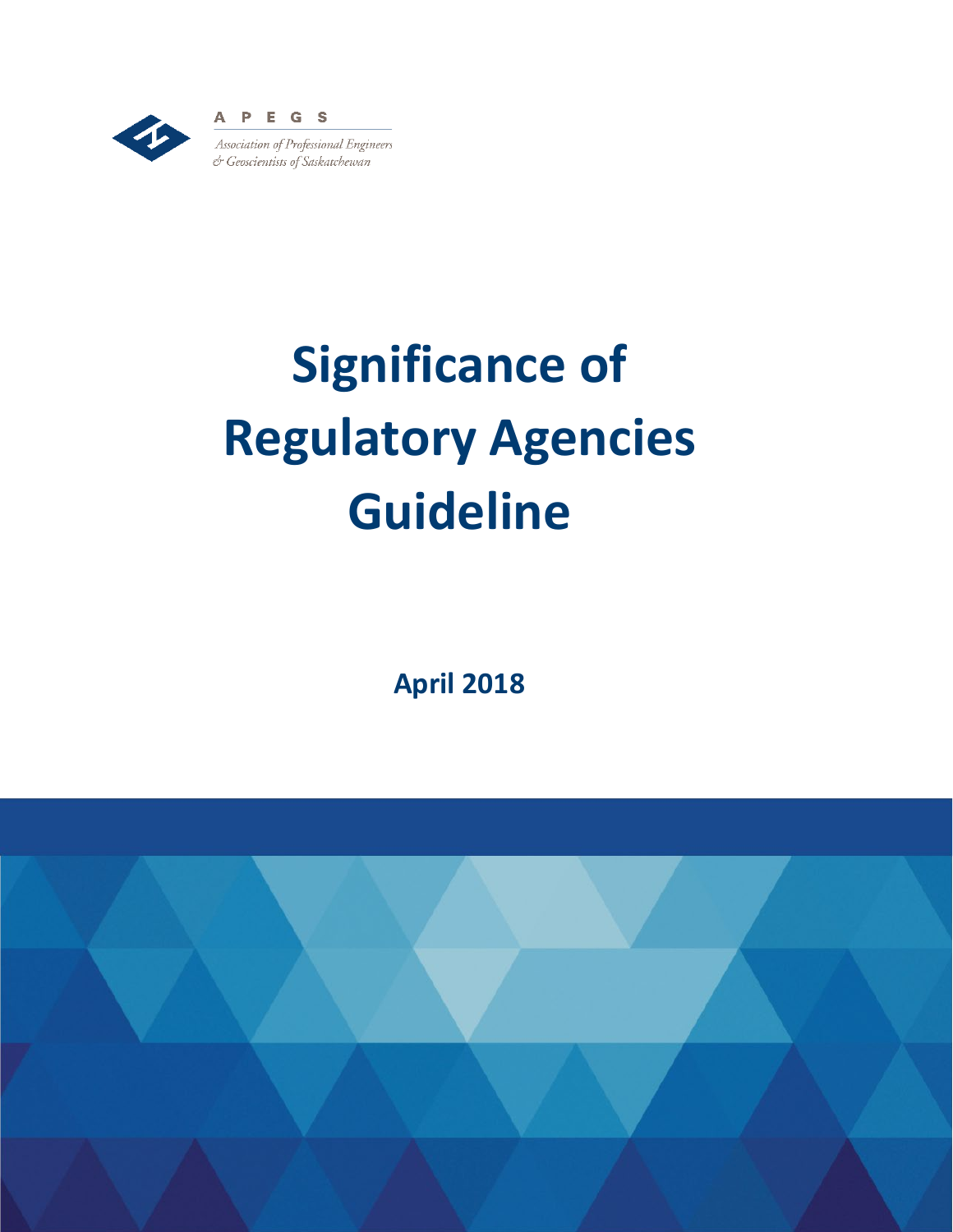## Contents

| $\label{eq:interoduction} \mbox{Introduction} \,\, \ldots \,\, \ldots \,\, \ldots \,\, \ldots \,\, \ldots \,\, \ldots \,\, \ldots \,\, \ldots \,\, \ldots \,\, \ldots \,\, \ldots \,\, \ldots \,\, \ldots \,\, \ldots \,\, \ldots \,\, \ldots \,\, \ldots \,\, \ldots \,\, \ldots \,\, \ldots \,\, \ldots \,\, \ldots \,\, \ldots \,\, \ldots \,\, \ldots \,\, \ldots \,\, \ldots \,\, \ldots \,\, \ldots \,\, \ldots \,\, \ldots \,\, \ldots \,\, \ldots \,\, \ldots \$ |  |
|--------------------------------------------------------------------------------------------------------------------------------------------------------------------------------------------------------------------------------------------------------------------------------------------------------------------------------------------------------------------------------------------------------------------------------------------------------------------------|--|
|                                                                                                                                                                                                                                                                                                                                                                                                                                                                          |  |
|                                                                                                                                                                                                                                                                                                                                                                                                                                                                          |  |
|                                                                                                                                                                                                                                                                                                                                                                                                                                                                          |  |
|                                                                                                                                                                                                                                                                                                                                                                                                                                                                          |  |
|                                                                                                                                                                                                                                                                                                                                                                                                                                                                          |  |
|                                                                                                                                                                                                                                                                                                                                                                                                                                                                          |  |
|                                                                                                                                                                                                                                                                                                                                                                                                                                                                          |  |
|                                                                                                                                                                                                                                                                                                                                                                                                                                                                          |  |
|                                                                                                                                                                                                                                                                                                                                                                                                                                                                          |  |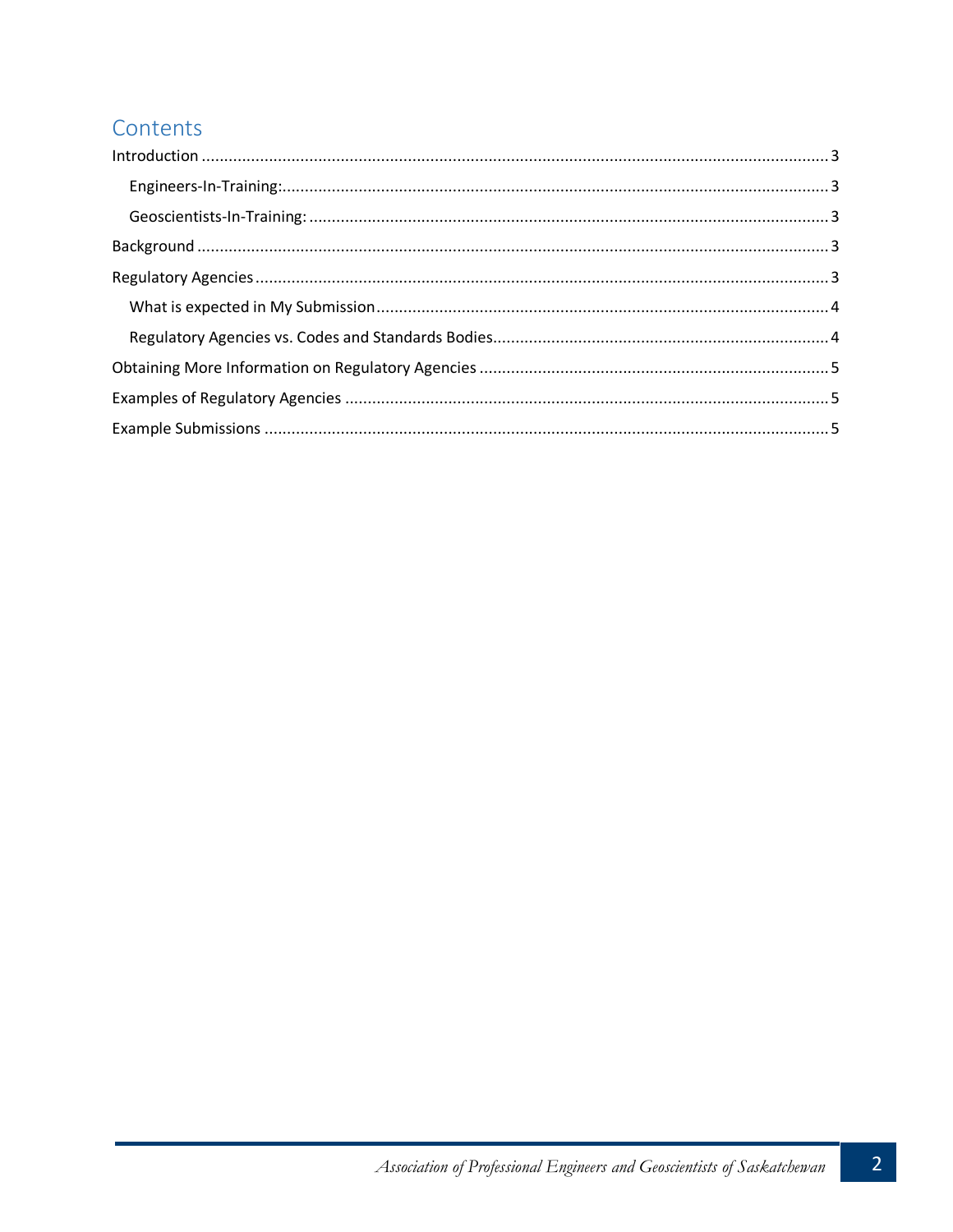#### <span id="page-2-0"></span>Introduction

The following guideline is provided to individuals undertaking the writing of experience reports for submission to the Experience Review Committee (ERC) as a tool to help maximize their chance of success, by offering guidance into the submission of the "Significance of Regulatory Agencies" requirement. This guideline is meant to supplement the existing documentation not to supersede it. Members-in-training should ensure that they are familiar with documentation as follows in addition to this document.

#### <span id="page-2-1"></span>Engineers-In-Training:

- 1. Experience Guideline 1
- 2. Experience Guideline 1: Appendix 1 Engineering Examples
- 3. Experience Guideline 2 Components of Acceptable Engineering Work Experience
- 4. (Optional) Software Engineering Review Guideline

#### <span id="page-2-2"></span>Geoscientists-In-Training:

- 1. Experience Guideline 1
- 2. Experience Guideline 1: Appendix 2 Geoscience Examples
- 3. Experience Guideline 3: Components of Acceptable Geoscience Work Experience

## <span id="page-2-3"></span>Background

When completing the experience reporting process a member-in-training is expected to show an understanding of the Canadian regulatory environment at a level of appropriate for a newly registered professional.

A member-in-training is asked to do this through the completion of the section "Significance of Regulatory Agencies" of the Report on Experience Documents. This section can be found in Part 4 – Social Implications of Engineering, for Engineers-In-Training, and Part 3 – Social Implications of Geoscience for Geoscientists-In-Training

Historically this has proven problematic for many members-In-training, with 9% of Final Report Submissions being returned for resubmission by the ERC for failing to meet this requirement. This single point of failure represents approximately half of all resubmissions in the Experience Review Process. As such the following information is provided to help members in training better understand and better fulfill the requirement.

## <span id="page-2-4"></span>Regulatory Agencies

For the purpose of experience reporting, A Regulatory Agency can be defined as a public authority or government agency responsible for exercising authority over some area of Engineering or Geoscience practice. In Canada this authority is assigned or granted through act or statute of a governmental body. APEGS for example is a regulatory agency.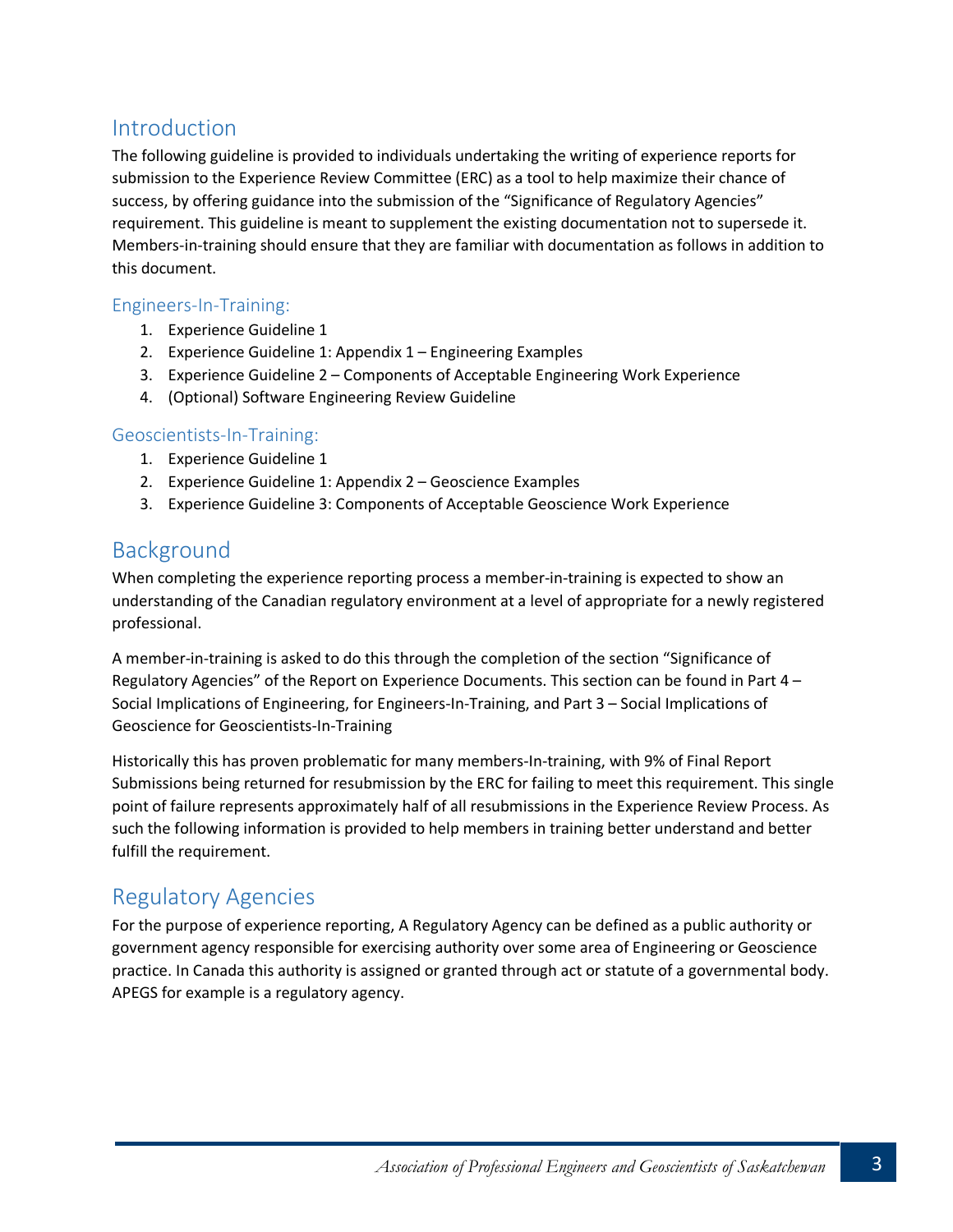#### <span id="page-3-0"></span>What is expected in My Submission

The committee expects that each member-in-training submission contains detail on **one or more** regulatory agencies that should effect their work. The reviewers are looking for evidence to support that the member in training is sufficiently aware of the regulatory agencies that govern the practice of their chosen field of engineering or geoscience. In the event that the report does not contain sufficient detail on expected regulatory agencies the member-in-training may be asked to resubmit Part 3(geoscience) or 4(engineering) of their report.

To maximize their success applicants should consider answering the following questions in their submissions **for each** regulatory body which affects their practice:

- 1. Who is the Regulatory Agency?
	- a. Use the Agency's proper name.
- 2. What Act(s) or Statue(s) does the agency enforce?
	- a. Use the proper name.
- 3. Does the legislation enforced by the agency require any codes or standards to be followed in your professional practice?
- 4. Why is this Regulatory Agency necessary?
	- a. ie. What is the significance of the agency?
- 5. How does this effect your practice of Engineering or Geoscience?

For example in the case of APEGS the following could be submitted.

*The Association of Professional Engineers and Geoscientists of Saskatchewan (APEGS) is responsible for enforcing "The Engineering and Geoscience Professions Act". This act was passed to protect public safety to ensure that only people licensed to practice engineering and geoscience, may do so, and only those licensed may represent themselves as engineers or geoscientists through the use of protected titles. As such it is important for me to ensure that I have a valid licence with APEGS to practice Engineering (or Geoscience) when practicing engineering (or Geoscience) within Saskatchewan.*

#### <span id="page-3-1"></span>Regulatory Agencies vs. Codes and Standards Bodies

Members-in-training often confuse Regulatory Agencies and Codes and Standards Bodies.

There is a difference between a Regulatory Agency and Codes and Standards bodies, in the effect that the regulatory body is empowered by the government to intervene should the act or statute be violated. Codes and Standards bodies do not have this power.

Some acts may specify a Code or Standard be used to govern a specific sub-element of the act or a Regulatory Agency may adopt Codes or Standards from such bodies to assist in the administration of their respective legislation. When this occurs it is important to note and observe the occurrence and its significance. A case in this point is The Electrical Inspections Act, enforced by SaskPower which specifies that the latest edition of the Canadian Electrical Code will be used to govern all works of electrical installation.

In this case an example could be prepared as follows: